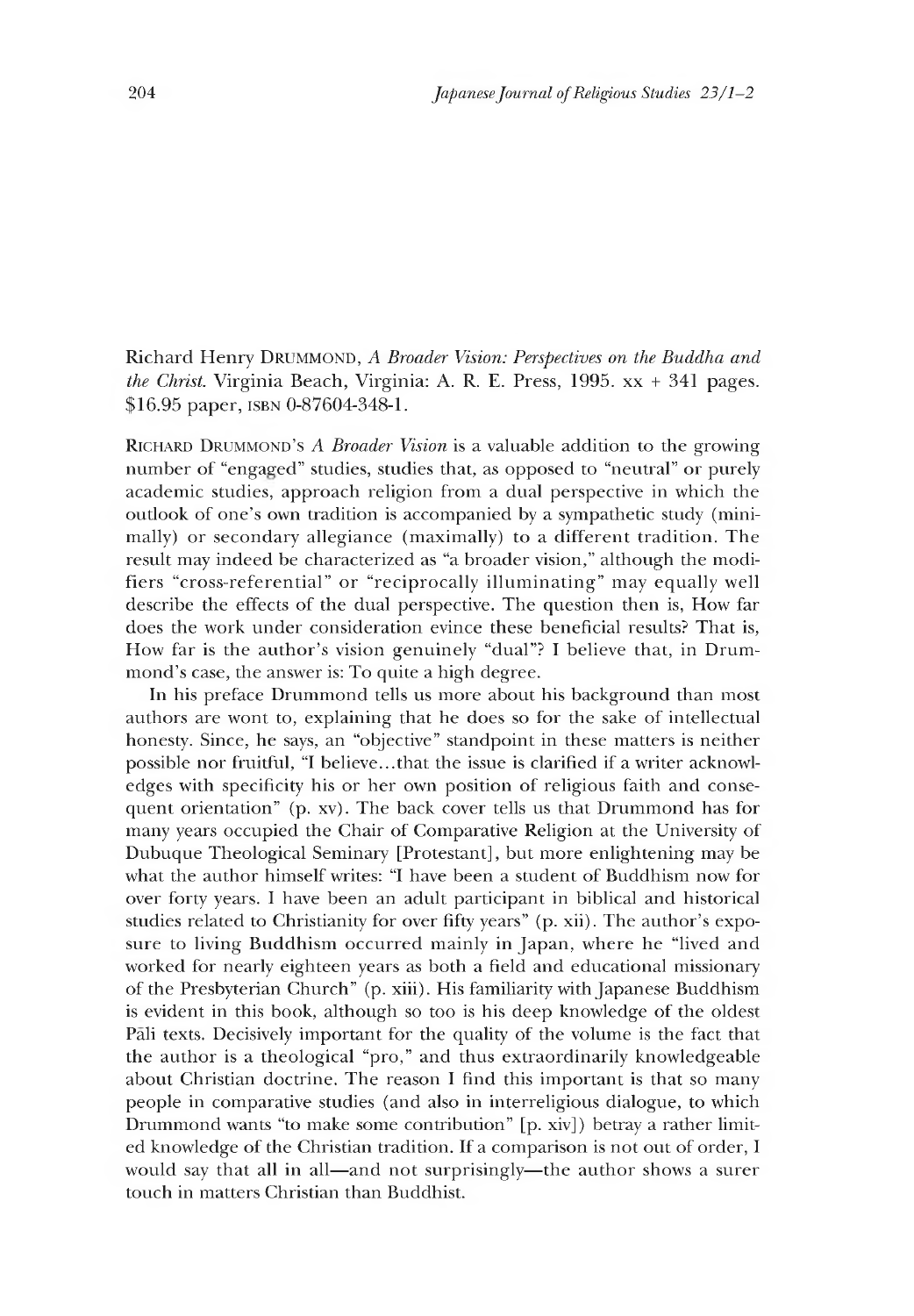The author's theological position with regard to the "non-Christian" religions appears to be in line with that of many Catholic "inclusivist" theologians; he himself defines it as "Christocentric Universe, Inclusive Christology" (note 122). He does not hesitate to put Jesus and Sakyamuni on the same plane phenomenologically, but reserves for the work of Jesus the Christ an ontological (cosmological) priority. His stance is expressed most succinctly in the following words: "The faith-obedience of those in other historic religious traditions has not come into existence nor developed apart from the ongoing influences of the Christ event or of its Person" (p. 170). I agree with this stance insofar as it allows a positive evaluation of other religions based upon a conviction of the universality of salvation in Christ, but I hesitate to go along with his use of the term *preparatio evangelica* to specify the relationship of other religions to Christ's cosmic salvific activity (pp. 167, 178). I am too **impressed by the truth of Lesslie Newbigin's observation that, in** R. **O tto's** words, the different religions turn on different axes. One does not truly understand any religion by seeing it as a preparation for Christianity; each religion must be understood on its own terms along the line of its own axis (1981).

The structure of the book is of classic simplicity, treating successively Gautama the Buddha (part 1), Jesus the Christ (part 2), and the Buddha and the Christ (part 3). Part 1 presents a very appreciative and admiring picture of the founder of Buddhism. This follows as a whole the traditional presentation and will,I believe, be quite acceptable to Buddhists. After a fine overview of the Indian civilization into which the Buddha was born, Drummond presents the life and the teaching of Sakyamuni. The element of the Buddha's life that gets the lion's share of attention is, fittingly, his enlightenment. Drummond's perceptive observation, "The nature of the event was such as to make personal experience...a primal element in the entire Buddhist tradition" (p. 21), is probably inspired by an implicit comparison with Christian problematics. So too is his less usual remark that "there is little, if any, indication of ongoing development in spiritual understanding or practice in the life of the Buddha" (p. 27).

Two points, both on page 19, caused question marks to arise in my mind. First, the people usually referred to as  $\tilde{\text{S}a}$  kyamuni's companions in the ascetic life are here called his disciples. Second, an unusual "Buddhist threefold structure" is mentioned, consisting of dharma (law, teaching), vinaya (discipline), and saṃgha (community) instead of Buddha, dharma, and saṃgha. But most debatable might be the author's categorical claim that the Buddha made no sotenological distinction between monks and householders, and that the monks served only as the "primary agents of missionary activity" (p. 29; cf. p. 184).

In his explanation of the Buddha's doctrine, Drummond, while not omitting the Four Holy Truths and Eightfold Path, devotes more attention than usual to the concept of dharma and its relationship with nirvana. About nirvana, which he calls "the goal of early Buddhist vision and effort, the Ultimate, the One"  $(p. 36)$ , he makes two very significant remarks.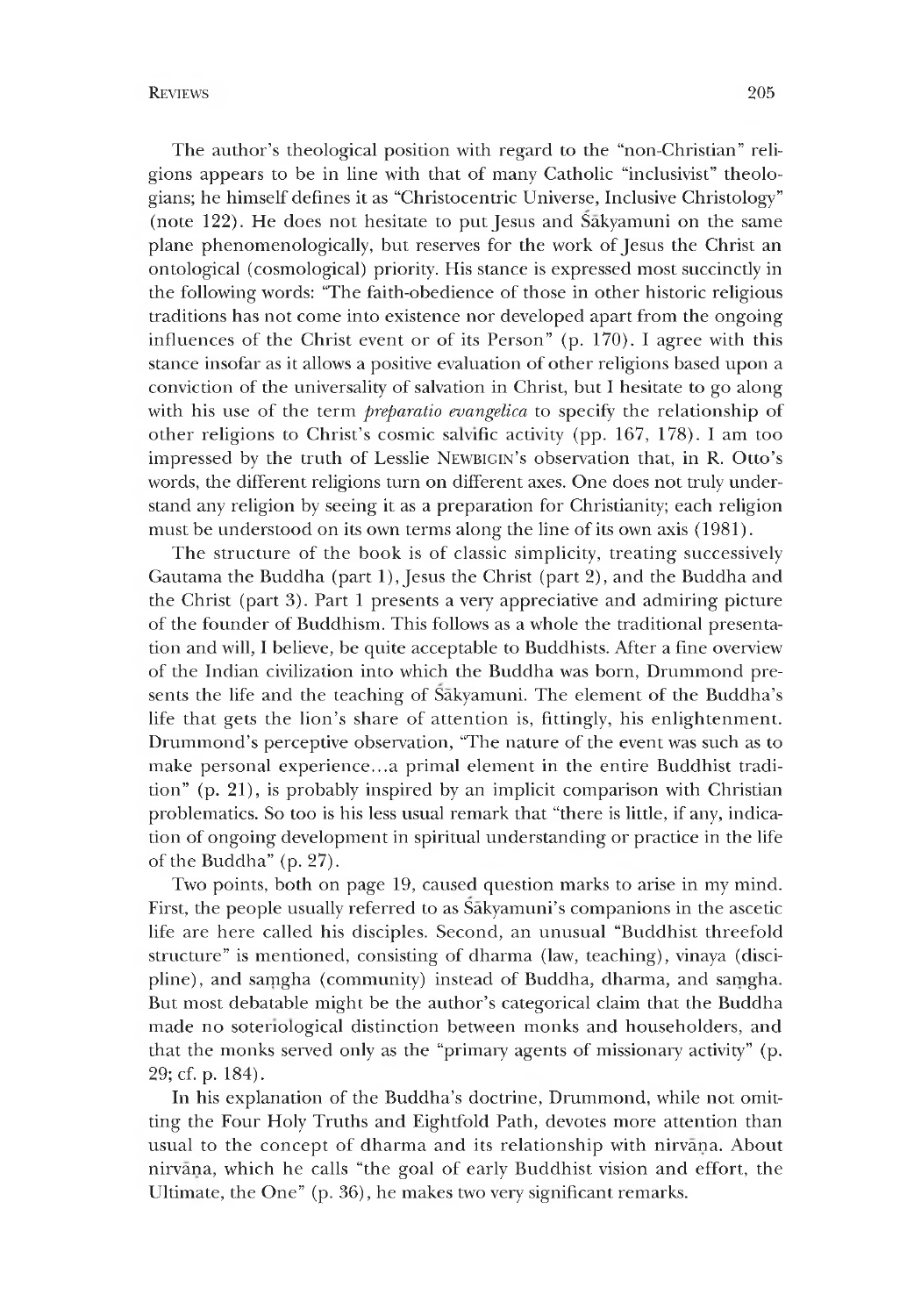Differently from various perceptions of later Mahayana philosophy... the Buddha's worldview was essentially dualistic in the sense of affirmation of a radical religious distinction between the Ultimate and all else. (p. 36)

Nirvana in the early texts seems morphologically correlate—in the sense of its cosmic reality and function—with the Kingdom of God in the teaching of Jesus. (pp. 37-38)

The first statement I can only agree with, but the second needs the author's later explanation of Jesus's "Kingdom of God" to be understandable.

The stress on dharma is one point where the author's perspective is influenced by his experience with Japanese, especially Pure Land, Buddhism (as well as by the Christian doctrine of grace). He is aware that his view is not the generally accepted one, noting in his preface, "I assign a relatively greater significance to the role of the Dharma in the life and teaching of the Buddha than does Professor Nakamura" (p. xvi). For Drummond, dharma serves as the religious counterbalance to the great stress on self-effort and forms a transcendent "accomplice" on the path to liberation. The role of dharma in the teaching of the Buddha, he says, clearly suggests  $\tilde{\text{S}a}$  kyamuni's belief in and awareness of the presence in phenomenal existence of a force that "makes for righteousness" (p. 42); the Buddha's posture toward dharma was indeed that of worshipful honor and respect, the posture of one who lives "only under Dharma" (p. 40). Here again I tend to share the author's opinion. However, I was rather confused, I must confess, by the author's explanations of the relationship between nirvana and dharma (cf. pp. 38-39, 232-40), a topic on which, surprisingly enough, I can recall no other explicit treatment. A further point of confusion was the author's repeated identification of karma and *pratitya samutpada* (p. 37 and passim, e.g., pp. 21, 26, 45).

For me it is part 2, "Jesus the Christ," that shows the author's true strength and constitutes the most original and valuable portion of the book. Drummond basically does two things. First, he launches a challenge to what he calls the "pedestrian reductionism" (p. 91) of much academic Bible scholarship and reinstates in a believable way those levels of the New Testament world that the "scientific enlightenment spirit" has tended to discount. Second, he discovers in Jesus's worldview profound commonalities with the teachings of the Buddha—commonalities that I have never seen pointed out elsewhere. The intimate connection between these two points is clear. The author's "anti-modernist" interpretation of the Gospel narratives is not simply the result of a conservative or postmodern approach but owes much to his reflections on Buddhism.

Drummond's basic contentions may be summarized as follows. Jesus's teaching and activity presuppose the existence of a "spiritual world" that influences the everyday world; belief in this world is the basic trait common to the teachings of both Jesus and Sakyamuni; spiritually gifted people (as Jesus himself undoubtedly was, to the highest degree) can come into contact with this world. Noting Edward Conze's claim that "both the Buddha and subsequent Buddhism.. .presume the existence of what we may call at this point a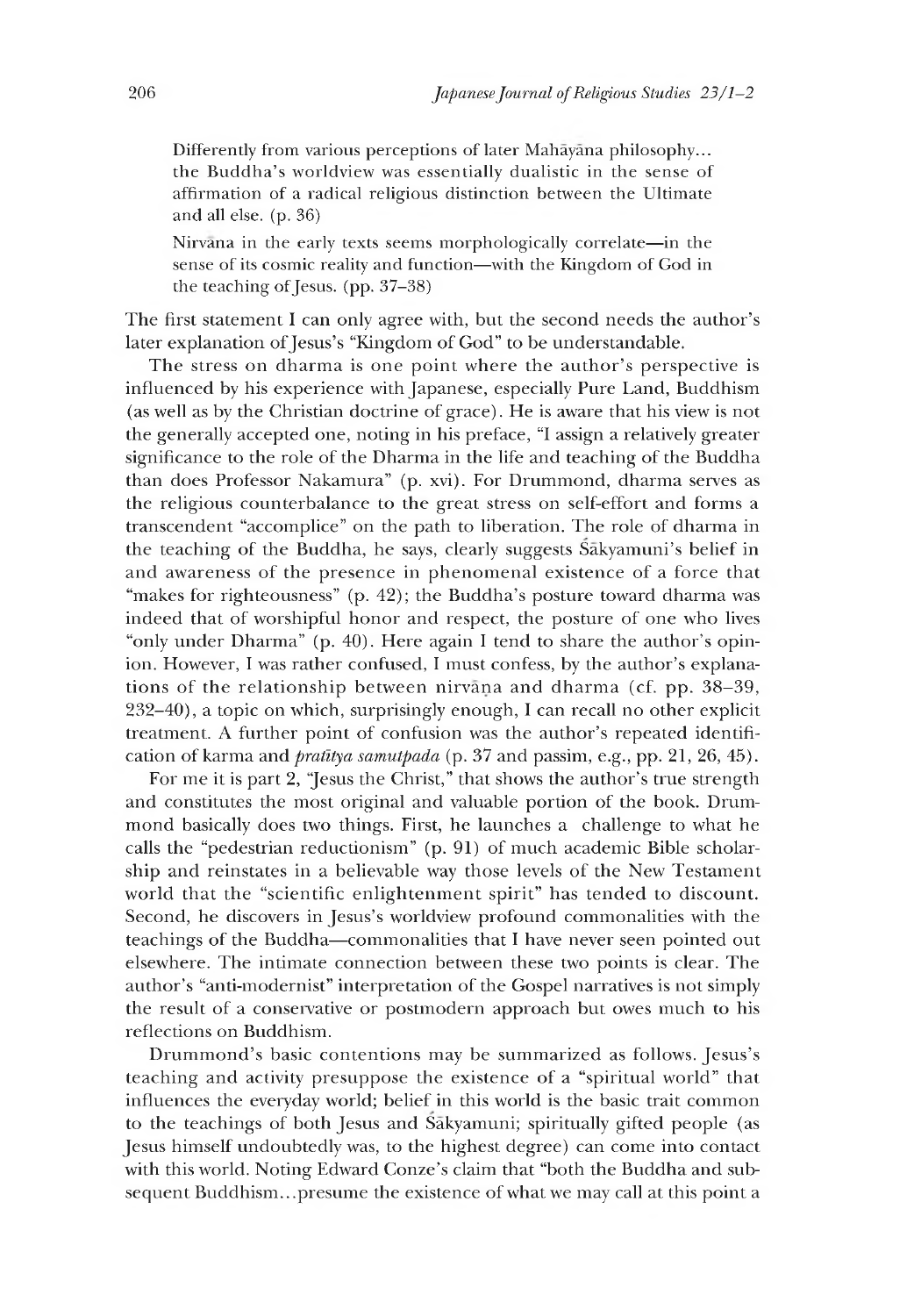spiritual world"  $(p, 70)$ , he formulates his own conviction that the "perception and affirmation of the superlative significance of relationship with higher levels of reality in the cosmos are characteristic of the Hebraic religious experience" (p.  $71$ ).

With this as a background the author reevaluates "high Christology" (especially that of St. John) and the cosmic role of Christ, and also restores due weight to the miracle stories of the Gospel. But perhaps Buddhism has influenced his view that nigh Christology ("an unbroken continuum of relationship with the Father in his very nature as well as activity" [p. 85]) is backed by "high anthropology" (an "ontological continuity" with all humankind). "We thus have to do here with a grand concept of a relational continuum ranging from Father to Son to other children" (p. 87). In the same vein, he also stresses that "Jesus the Christ, like the Buddha, was a person of the deepest interiority" (p. 78).

Drummond detects in the New Testament (in Paul as well as Jesus) a belief in "cosmic compensation," a cosmic principle of causal connectedness whereby human actions bear fruits both physical and spiritual—a notion quite close to that of karma in Buddhism. "Perception of this cosmic principle-process, I would affirm at this point, plays as large a role in the worldview—and in the teaching— of Jesus as of Gautama" (p. 76). Although both traditions see this process as subordinating people to spiritual forces, the "Good News" is also basically the same: "The primary import of the ministry and teaching of both the Buddha and the Christ... was to proclaim the possibility of the liberation of human beings suffering in bondage to the effects of the karmic process"  $(p. 77)$ .

Let me briefly indicate those items in which I sense at least the implicit "presence" of Buddhism in Drummond's presentation of Jesus's teaching. In his treatment of Jesus's doctrine on the Kingdom of God, Drummond stresses that Jesus's "primary emphasis was upon the present power of God at work in the world" (p. 116) rather than upon the eschatological future, and that there are moments when Jesus "moved out of all limitations of eschatological dimensions of thought into awareness of the eternal present with God" (p. 121). Having shown that in the Buddha's religious quest "the profoundest ethical implications are involved at every step of the way" (p. 46), he stresses that "the concept of the Kingdom of God is impregnated from beginning to end with ethical qualities" (p. 122).

Another aspect of Jesus's teaching that Drummond's study of Buddhism may have helped him to appreciate (although this time by way of contrast) is the oft-repeated theme of "the divine quest of the lost": Drummond comments that "this thesis of the Father...as taking initiative, as 'moving out', to seek and to save that which is lost, is an aspect of Jesus's teaching which we do not find comparably in Gautama's" (p. 128). Finally, interreligious concerns appear to have influenced the author's view that the main thrust of the New Testament message is the "openness" of the Kingdom (i.e., its availability to those who are not disciples or members of the "church" [pp. 145-48, 223-31]— an assertion unwarranted, I fear, in its categorical form). In the section "The Work of Jesus the Christ," Drummond strives to make under